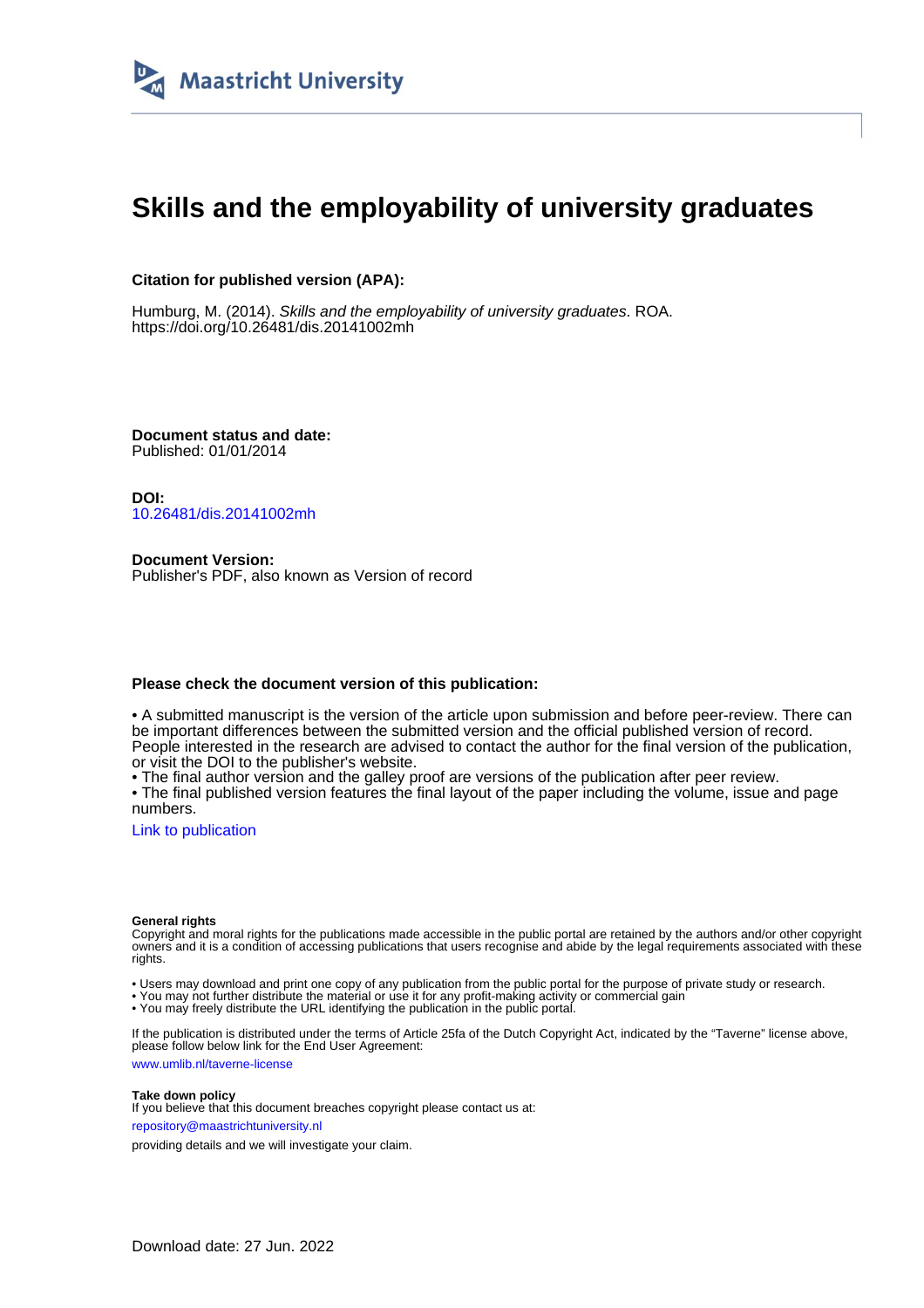# **Conclusions**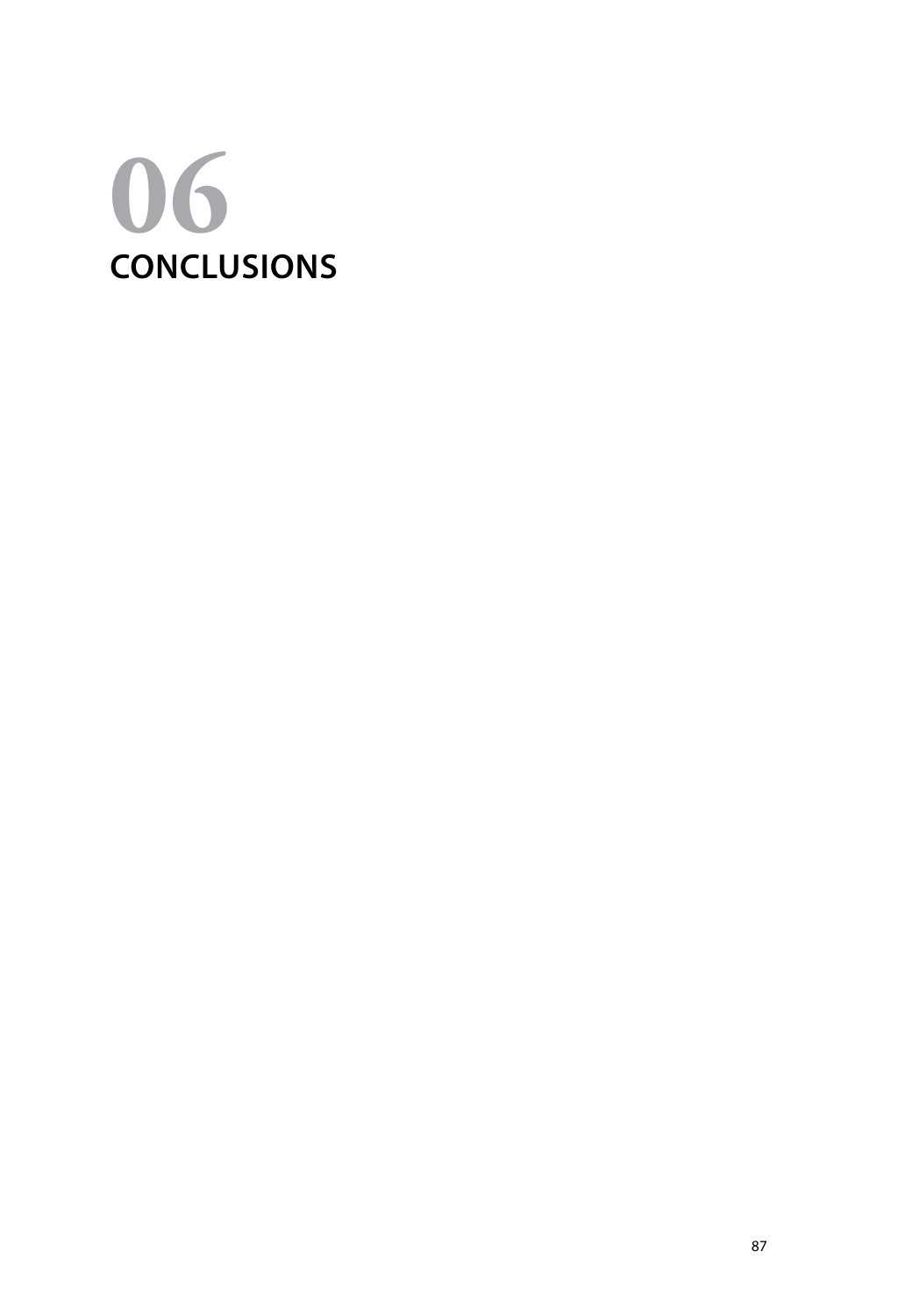# **6.1 Summary**

This thesis examined the relationship between skills and the employability of university graduates. In particular, this thesis attempted to answer the following questions:

- What are the trends that shape the labour market of graduates and how do they affect employers' skill demand?
- Which skills are most important in the graduate recruitment process?
- How is students' personality related to their field of study choice?
- Which skills protect graduates against a slack labour market?

In this chapter, I summarize the answers to these four questions given in the respective chapters, and I will draw broader conclusions about the implications of the findings for individuals and universities.

# **6.1.1 What are the trends that shape the labour market of graduates and how do they affect employers' skill demand?**

The thesis set out with a discussion of the labour market of today's graduates (Chapter 2). We brought forward the idea that various societal, economic and organizational trends are changing the work environment of graduates. A key concern which we tried to convey in this chapter is the changing demand for skills developed in higher education in terms of both character and level.

We identified six trends which are at the core of the changing role of graduates in economic life. These trends are *the knowledge society, increasing uncertainty, the ICT revolution, high performance workplaces, globalization, and the change of the economic structure*. By changing the nature and range of tasks graduates are expected to fulfil in today's economy, these trends generate new and intensify existing skill demands, which we summarized as *professional expertise, flexibility, innovation and knowledge management, mobilization of human resources, international orientation, and entrepreneurship*.

In post-industrial societies characterized by the prominence of the service sector as opposed to the manufacturing sector, theoretical knowledge becomes central to innovation and policy formulation (Bell, 1999). The emergence of the knowledge society increases the demand for knowledge workers (Reich, 1992) whose tasks are complex, non-repetitive and non-routine (Autor, Levy and Murnane, 2003). They can therefore not easily be replaced by rule-based information and communication technology (ICT). Chapter 2 argues that in order to deal with the demands of the knowledge society, graduates need to be equipped with the skills necessary to fulfil tasks which are at the heart of knowledge work. This entails: 1) a specific body of knowledge (the knowledge needed to solve occupation-specific problems, 2) the ability to apply expert thinking (a collection of specific solution methods which vary with the problem at hand, Levy, 2010), and 3) broad academic skills (e.g. analytical thinking,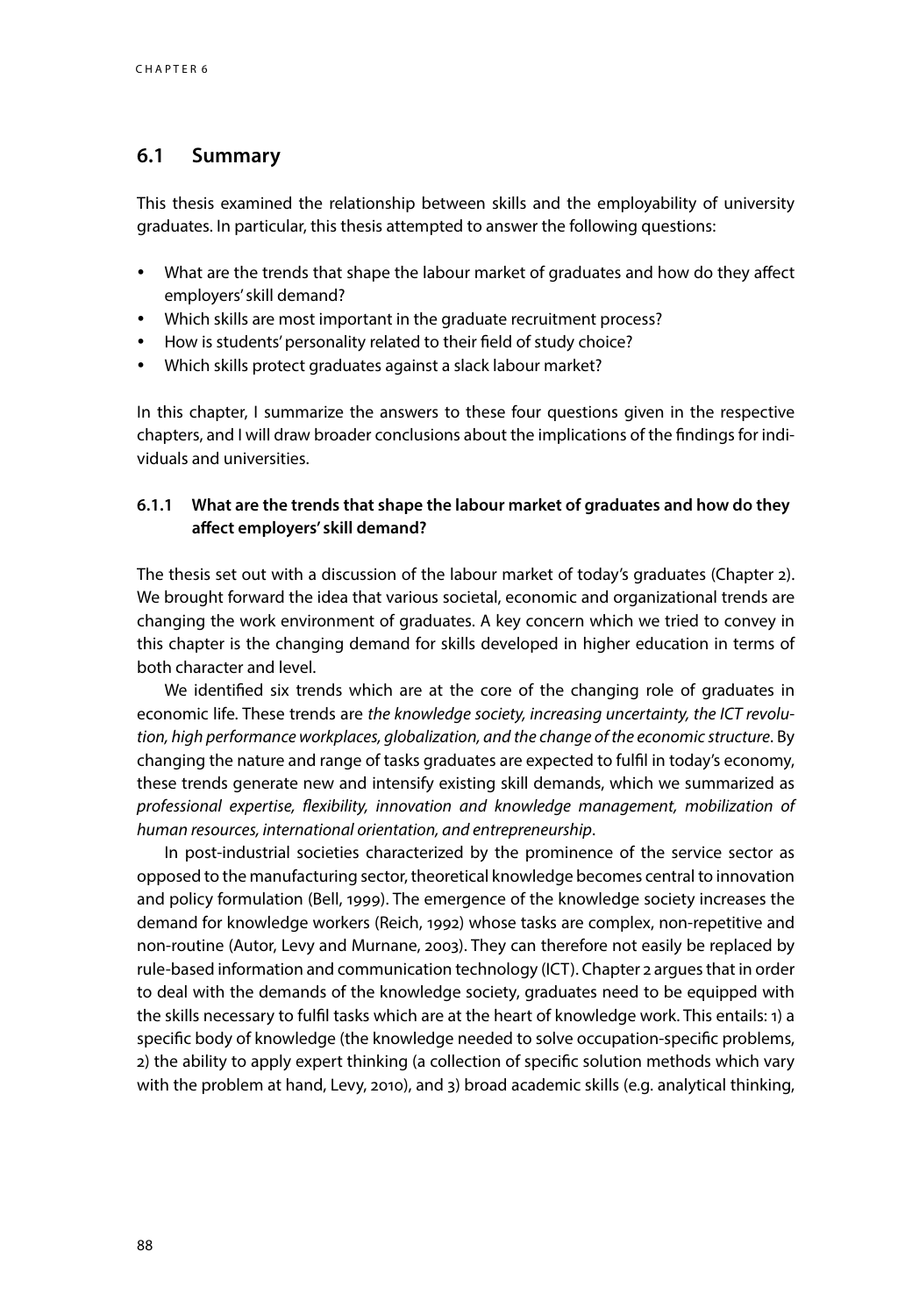reflectiveness, and the ability to see the limitations of one's own discipline). We defined the combination of these three elements as professional expertise.39

In the past 40 years, we have witnessed the emergence of a labour utilization system which increasingly combines a core labour force with externally flexible workers. Although university graduates have a higher chance of belonging to the valued core labour force than medium or low educated workers (DiPrete et al., 2006), an increasing number of graduates may have to deal with labour market related changes and uncertainty in the 21<sup>st</sup> century. Being flexible is one way of absorbing some of this uncertainty. In Chapter 2 we suggested that the following skills contribute to flexibility: 1) the ability to deal with changes and uncertainty, 2) the ability to learn new things, and 3) employability skills (e.g. the willingness to invest in further education and training and the ability to plan and take responsibility for one's own career).

The ICT revolution is probably one of the major drivers of the other trends identified in Chapter 2, such as globalization, the emergence of the knowledge society or the introduction of high performance workplaces (Bresnahan, Brynjolfsson, and Hitt, 2002). There is widespread consensus that the introduction of ICT into workplaces is skill biased – that it favours higher skilled workers. For repetitive, routine tasks – often performed by low and medium skilled workers – ICT can be seen as substituting labour as ICT is faster and cheaper than people in performing these tasks. With regard to knowledge work and professional expertise, however, ICT is mostly instrumental and complements labour (Levy, 2010). While knowledge work is not replaced by it, ICT nevertheless often changes the tasks associated with knowledge work and therefore impacts the skill demand of the highly skilled. Chapter 2 focused on ICT and its revolutionizing impact on the way data and knowledge is generated and diffused. It suggests that in order to manage, integrate and evaluate the vast amounts of data available today in a way that supports and facilitates innovation, graduates innovative/ creative skills, ICT skills and implementation skills.

It is widely believed that traditional bureaucratic management stifles innovation and is ill-equipped for globalization – the strengthening and acceleration of world-wide interconnectedness. High performance work places are designed to make optimal use of the potential of knowledge workers by fostering team work, reducing hierarchical levels, and the delegation of responsibility to individuals and teams (Betcherman, 1997). As a result, high performance work places sets high expectations on the mobilization of human resources. Chapter 2 demonstrates that if knowledge workers are required to optimally mobilize their own and others' human capital, they need to have at least the following skills: 1) interpersonal skills (the ability to work in a team and communicate and cooperate effectively with diverse colleagues and clients), 2) self-management skills (the ability to work within budget and time constraints, leadership), and 3) strategic-organizational skills (the ability to act strategically towards the achievement of organizational goals).

Globalization has changed the world of work of graduates in many ways. In Chapter 2 we highlighted the extent to which globalization increases the demand for graduates' international orientation. Globalization is characterized by fast flows of ideas, financial capital,

<sup>39</sup> In Chapter 3 we use a slightly different definition of professional expertise, one which focuses on occupationspecific knowledge and skills, and which excludes broad academic skills. This was done in order to test the relative importance of these two components of professional expertise.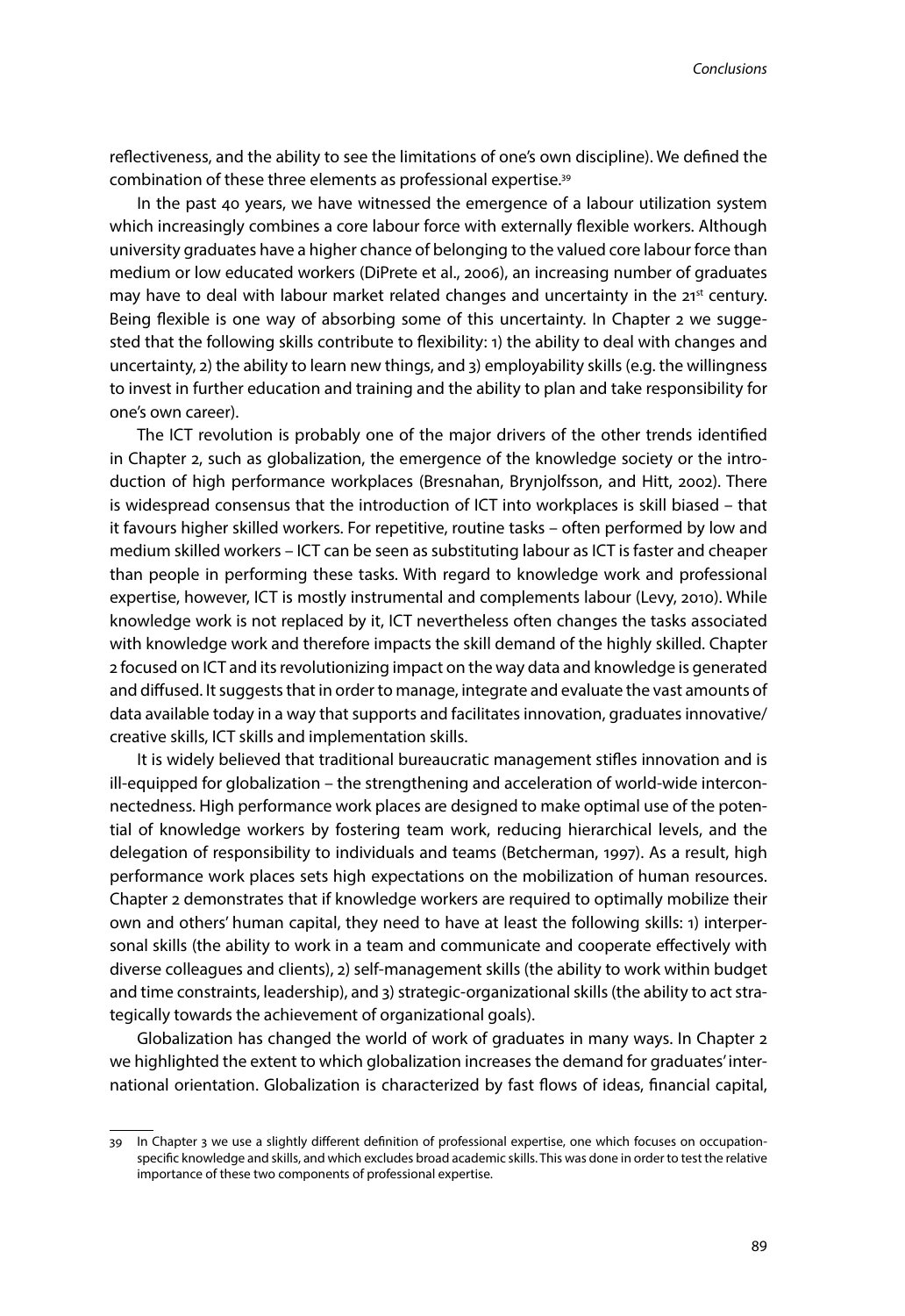goods, services and people across national borders. As a result, a substantial proportion of graduates' regular customer contact, brainstorming and consultation with colleagues, and decision-making nowadays takes place across national borders or involves groups of people with diverse national backgrounds. The international orientation of today's work life requires graduates to have: 1) a good proficiency of foreign languages and 2) intercultural skills (the ability to work with people from different cultural backgrounds and the ability to adapt to new cultural contexts).

Over the last decades, the proportion of workers employed in small and medium enterprises has been growing. In combination with the flattening of hierarchies within firms and higher market uncertainty, this has increased demand for graduates who are comfortable with assuming responsibility and with contributing to the success of the organization through entrepreneurship. For high-wage countries whose key comparative advantage lies in the generation of knowledge and innovation, entrepreneurship, at the firm but also at the institutional level, is one of the main determinants of global competitiveness. Chapter 2 proposes the following components of entrepreneurship: 1) the ability to identify commercial risks and opportunities, 2) a good sense of cost awareness and 3) the ability to turn an idea into a successful product.

#### **6.1.2 Which skills are most important in the graduate recruitment process?**

Chapter 2 laid out how economic and organizational trends affect the demand for various types of skills. In Chapter 3 we tested the relative importance of a selection of these types of skills for graduates employability by eliciting employers' preferences in two discrete choice experiments. We were able to show that employers attach most value to CV attributes which signal a high stock of occupation-specific human capital indicating low training costs and short adjustment periods; attributes such as relevant work experience and a good match between the field of study and the job tasks. In line with the preferences for CV attributes, employers' actual hiring decision is mostly influenced by graduates' level of professional expertise and interpersonal skills. The latter finding emphasizes the role knowledge workers play in teams and networks, and indicates that occupation-specific knowledge and skills can only fully unfold their productivity in combination with interpersonal skills. Other types of skills, such as commercial/entrepreneurial skills or innovative/creative skills are also in demand but are found to be less important in the recruitment of recent graduates. They can therefore not easily compensate for a lack of more occupation-specific human capital and interpersonal skills. This finding indicates that while nearly all graduates need to possess professional expertise and interpersonal skills, other types of skills lend themselves to specialization and can be acquired by individuals according to their preferences and abilities.

#### **6.1.3 How is students' personality related to their field of study choice?**

Chapter 4 related measures of personality traits to young adults' field of study choice. Earlier studies have shown that expected life-time earnings as well as preferences for subject matters are important determinants of field of study choice (Berger, 1988; Flyer, 1997; Arcidiacono, 2004; Arcidiacono, Hotz and Kang, 2012; Wisfall and Zafar, 2013). As individuals with particular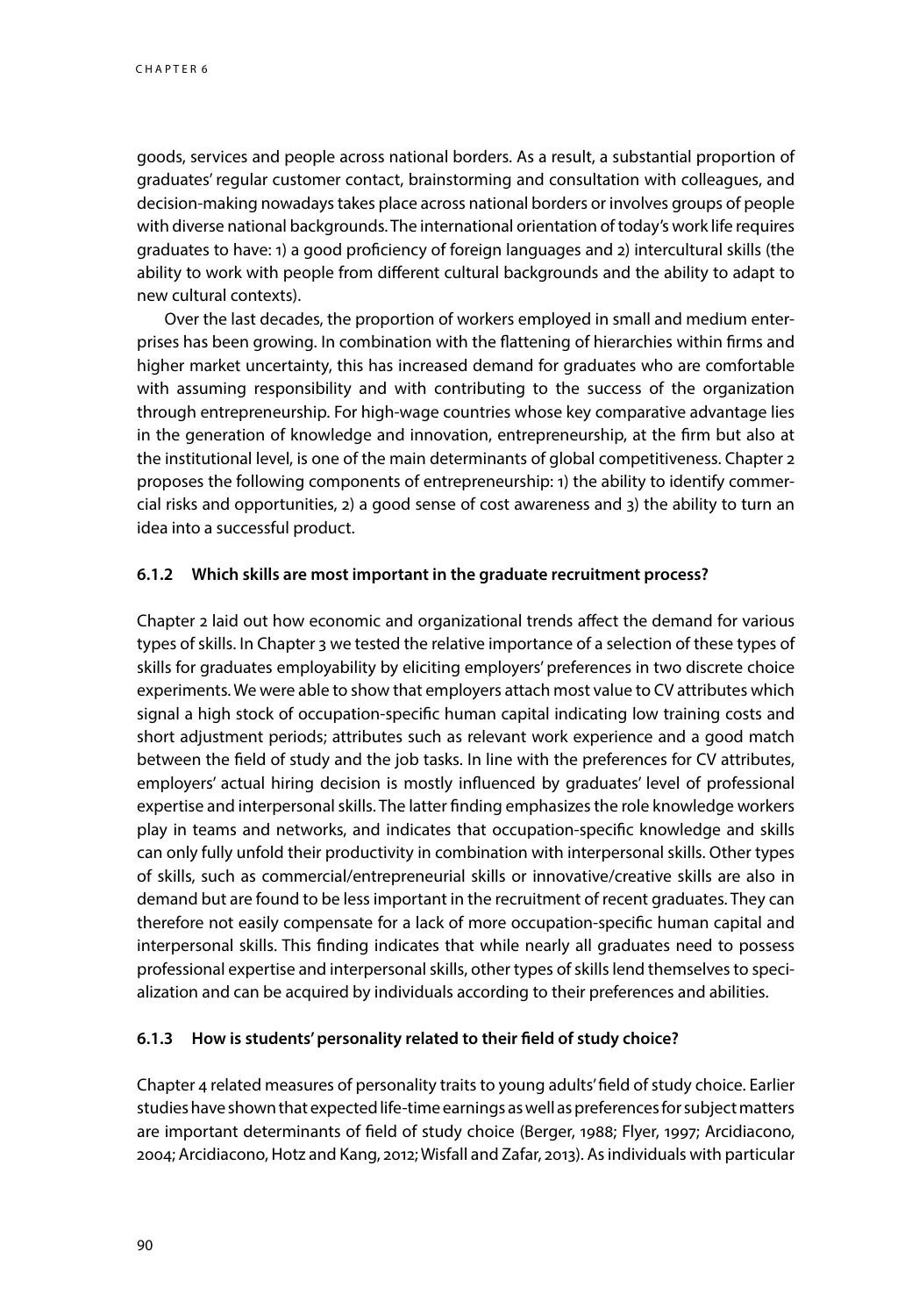personality traits a) enjoy some majors and related occupations more than others and b) are more productive in some majors and related occupations than others, I hypothesized that personality affects field of study choice. Supporting this hypothesis, Chapter 4 showed that the Big Five personality traits measured at age 14 have a significant influence on individuals' field of study choice some 4 years later. For both women and men, higher emotional stability decreases the probability of choosing Humanities in university. Moreover, for both women and men higher levels of extraversion are associated with a higher probability of choosing Law and a lower probability of choosing Science, Technology, Engineering or Mathematics (STEM) in university. In addition, higher levels of conscientiousness increase both women's and men's probability of choosing Medical Studies. There are, however, substantial differences in how women and men sort into fields of study based on their personality. This is most apparent for fields of studies such as Business, Economics, STEM and Medical Studies for which sorting of women and men seems to follow different rules. As elaborated by Turner and Bowen (1999), the reasons for this may be gender differences in the weights allocated to post-college opportunities or gender differences in labour market (dis-)incentives. For instance, the non-existent effect of disagreeableness on choosing Business or Economics in university for women is in line with Judge, Livingston and Hurst's (2012) finding that, due to conventional gender roles, the wage returns to disagreeableness are higher for men than they are for women.

In addition to investigating the relationship between individuals' personality and their field of study choice, Chapter 4 shed light on the relative importance of personality and cognitive skills in this process. While cognitive skills are the primary driver of the probability of entering university, the effects of personality traits and cognitive skills are similar (i.e. the differences not statistically significant) with regard to field of study choice. In the case of sorting into STEM fields for men, being introverted is even more important than having high information processing ability.

#### **6.1.4 Which skills protect graduates against a slack labour market?**

Chapter 5 examined how two aspects of professional expertise, field-specific and general academic skills relate to graduates' employability. The crowding out hypothesis predicts that, in case of excess labour supply, graduates with the lowest skill levels 'bump down' and get allocated to jobs for which no higher education degree is required. In line with this hypothesis, we found that the level of protection afforded by field-specific skills against the risk of overeducation is higher when the degree of excess labour supply in the occupational domain of the graduate's field of study is higher. Conversely, academic skills afford more protection against the risk of overeducation when excess labour supply in the overall labour market is higher. In accordance with the idea that the substitutability of the field-specific skills of graduates and the field-specific skills of workers with intermediate levels of education is subject to substantial limitations, we found that graduates with low field-specific skills have a higher probability of being unemployed than graduates with high field-specific skills. However, we did not find this effect for academic skills, supporting the idea that fieldspecific skills of graduates and lower-educated workers really differ in nature, whereas the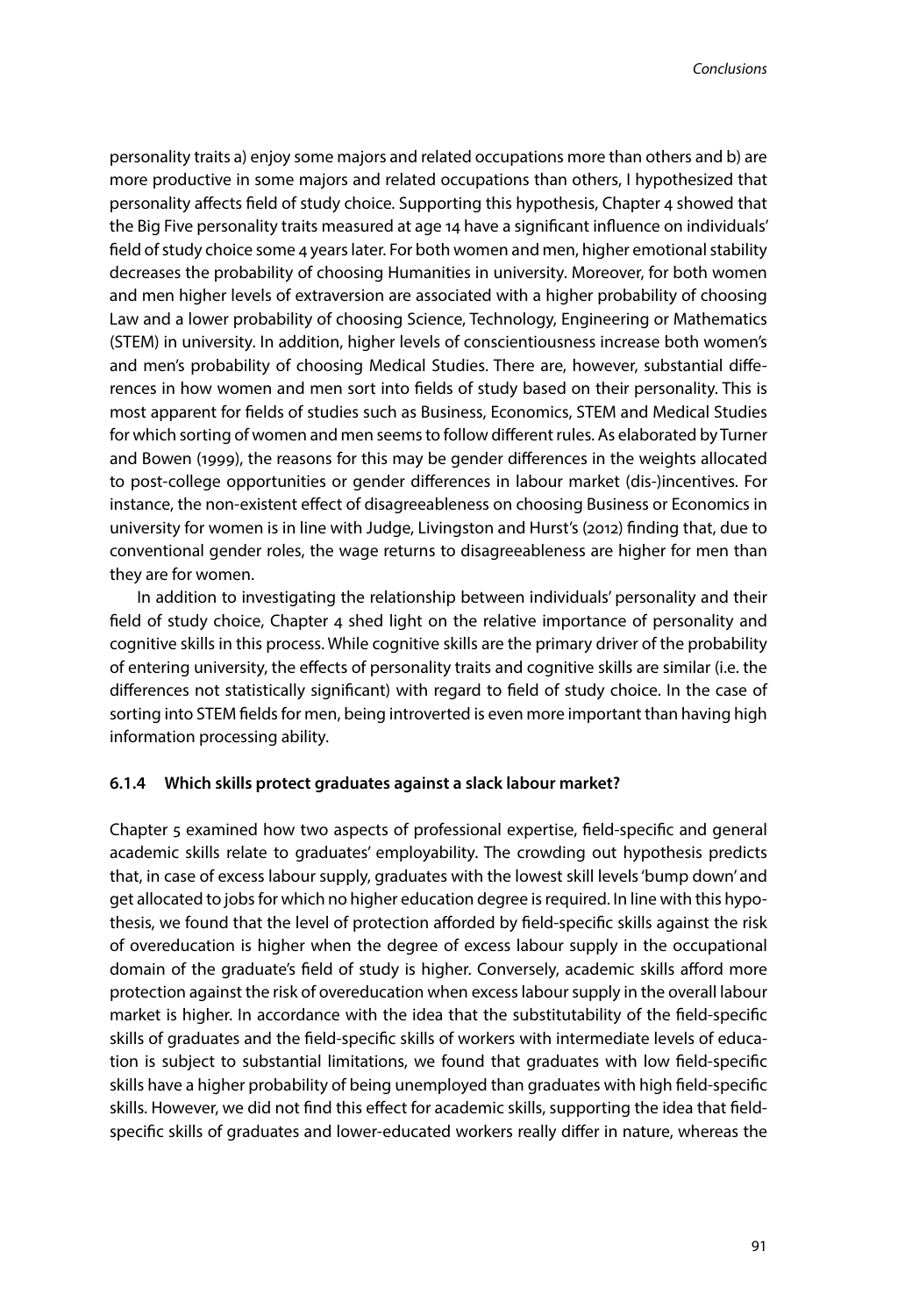academic skills of graduates compared to those of lower-educated workers can be characterized as 'more of the same'.

# **6.2 Contribution and implications**

In this section, I will highlight the main findings of this thesis. In addition, I will reflect on how strongly graduates' employability depends on decisions made by universities and students relating to the form and content of study programmes.

#### *Low skills have dire effects on graduates' employability*

One of the main findings of this thesis is its provision of new evidence for a logistic or concave relationship between skills and productivity. Graduates with low skills are very costly for employers and the productivity loss associated with hiring a graduate with low skills cannot be compensated by other team members with high skills (Chapter 3). Moreover, graduates' employability is strongly linked to their level of skills. These findings point to the existence of a minimum skill level which graduates need to possess with respect to each type of skill in order to be employable. Consequently, students have to consider their entire skill profile when making educational decisions. Students need to acquire at least the minimum level of each type of skill. They then can choose their specialization keeping in mind that some types of skill are more important for their employability than others.

The skill level employers consider to be the minimum in order for graduates to be employable varies with labour market conditions (Chapter 5). While graduates with higher skill levels always have a higher probability of finding a graduate job, this positive relationship intensifies when excess labour supply increases.

*Professional expertise and interpersonal skills are most important for graduates' employability* A finding which runs like a common thread through this thesis is the salience of professional expertise for graduates' employability. The importance of professional expertise for adequately performing graduate job tasks stems from the emergence of the knowledge society and the primacy of theoretical knowledge in today's economy (Chapter 2). In contrast to the application of more pragmatic and contextual knowledge, knowledge work entails unstructured decision making. Unstructured decisions concern important, novel, non-routine problems for which no established procedure exists for how to solve them. Professional expertise – the combination of a specific body of knowledge, the ability to apply expert thinking and broad academic skills – is what enables graduates to adequately execute their jobs tasks which are complex, non-repetitive and non-routine. The strong position of graduates relative to other lower educated groups in the labour market can partly be traced back to the fact that they cannot be replaced by rule-based information and communication technology (ICT).

The results presented in Chapter 3 show, however, that professional expertise alone is not sufficient for graduates to be productive. Interpersonal skills are as important for graduates' employability as professional expertise and this strongly underlines the interdependence of knowledge workers in today's workplaces. Graduate work is characterized by a high degree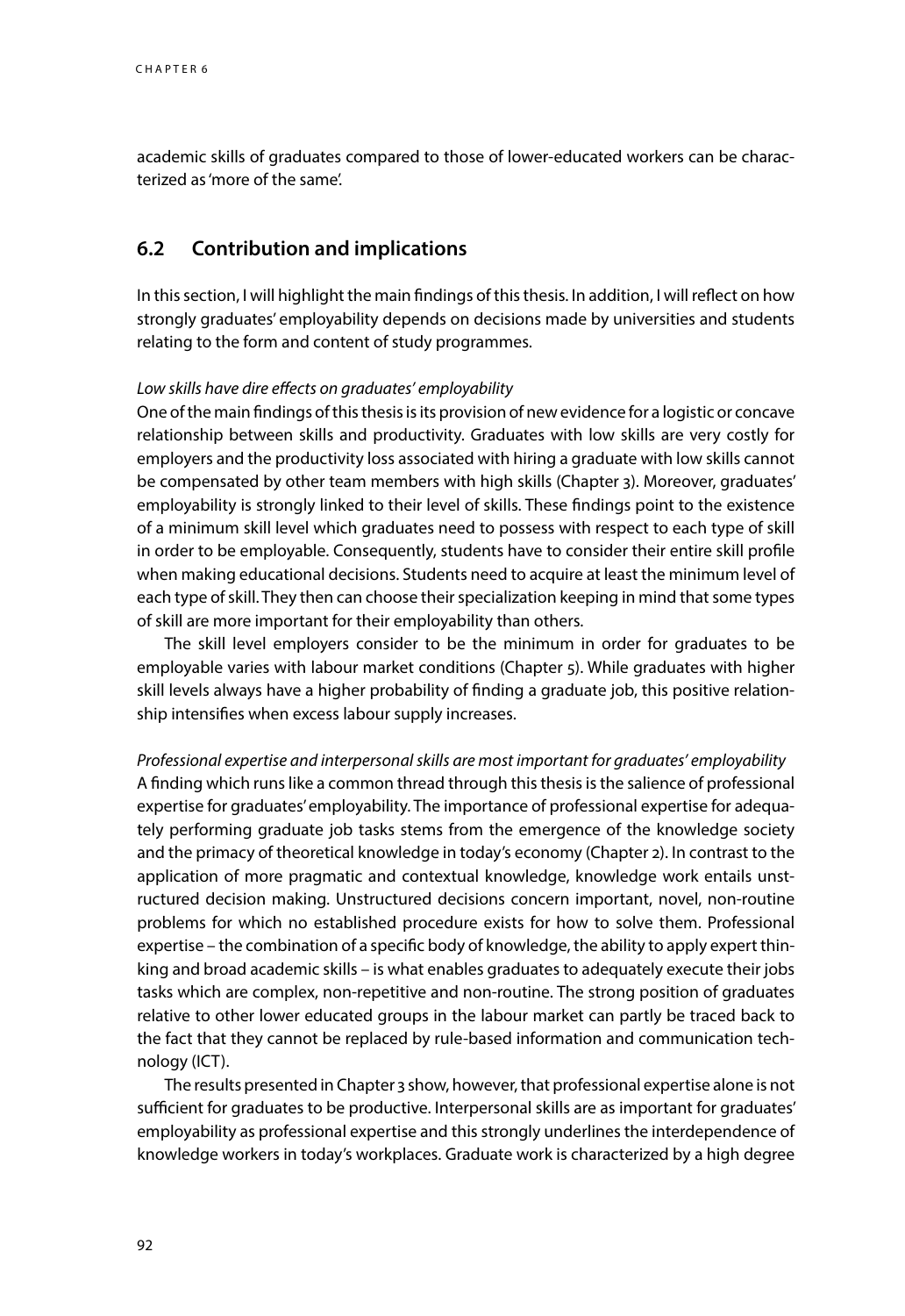of information-sharing and communication, not only in management level jobs but also in non-management level jobs. In teams with wide-ranging responsibilities, graduates have to make shared decisions, and this demands graduates to be able to integrate well into teams, communicate effectively, and to seek advice, information and support when appropriate. Team members who do not have these skills present a serious threat to team productivity, which is reflected in the findings of Chapter 3.

# *Entrepreneurial, strategic and innovative skills mainly determine graduates' later career advancement*

Entrepreneurial skills, strategic skills and creative skills affect recent graduates' employability less than professional expertise and interpersonal skills do. From the employer's perspective, these types of skills are not required for job tasks normally associated with entry-level positions. Rather, employers argue that these general types of skills are important for graduates' career development and their chances to get promoted to senior level positions. It may also be argued that these types of skills presuppose a deeper understanding about workplace and product related issues than university students can have. Consequently, these types of skills are more efficiently developed after graduates have gained a few years of work experience. This does not mean, however, that types of skills such as entrepreneurial skills, strategic skills or creative skills are irrelevant for graduates' initial employability. As pointed out earlier, belonging to the group with the lowest level of these skills severely works against graduates applying for junior positions (Chapter 3). Despite the dominance of professional expertise and interpersonal skills in the recruitment process, employers prefer graduates who have at least a basic notion of entrepreneurship, strategy, creativity and innovation. Furthermore, it is with regard to these latter skills that students can specialize according to their preferences and abilities, providing employers with a broad mix of skill profiles to choose from.

#### *Short-term equals long-term employability*

The discussion on *short-term versus long-term employability* is related to finding the right balance between graduates' specific knowledge and broad academic skills. The curricula of study programmes can of course allocate different weights to these components. The potential trade-off between short and long-term employability is based on the assumption that while specialized knowledge gives graduates an advantage in the transition from initial education to the labour market by being instantly deployable, broad academic skills enable workers to switch jobs or careers if their specialized knowledge becomes obsolete.

This study does not provide an unambiguous answer to the question whether occupation-specific knowledge or academic skills provide a better basis for long-term employability. On the one hand, the results of chapter 3 show that occupation-specific knowledge and skills are a stronger determinant of a good start of graduates' labour market career than broad academic skills. Quickly finding a job corresponding to the field of study may equip graduates with the occupation-specific experience and the training necessary to anticipate future market changes and to deal with them actively. Moreover, to the extent to which employers select graduates who are able to contribute to the organizations' long term success, the results of chapter 3 may reflect employers' belief that a good predictor of short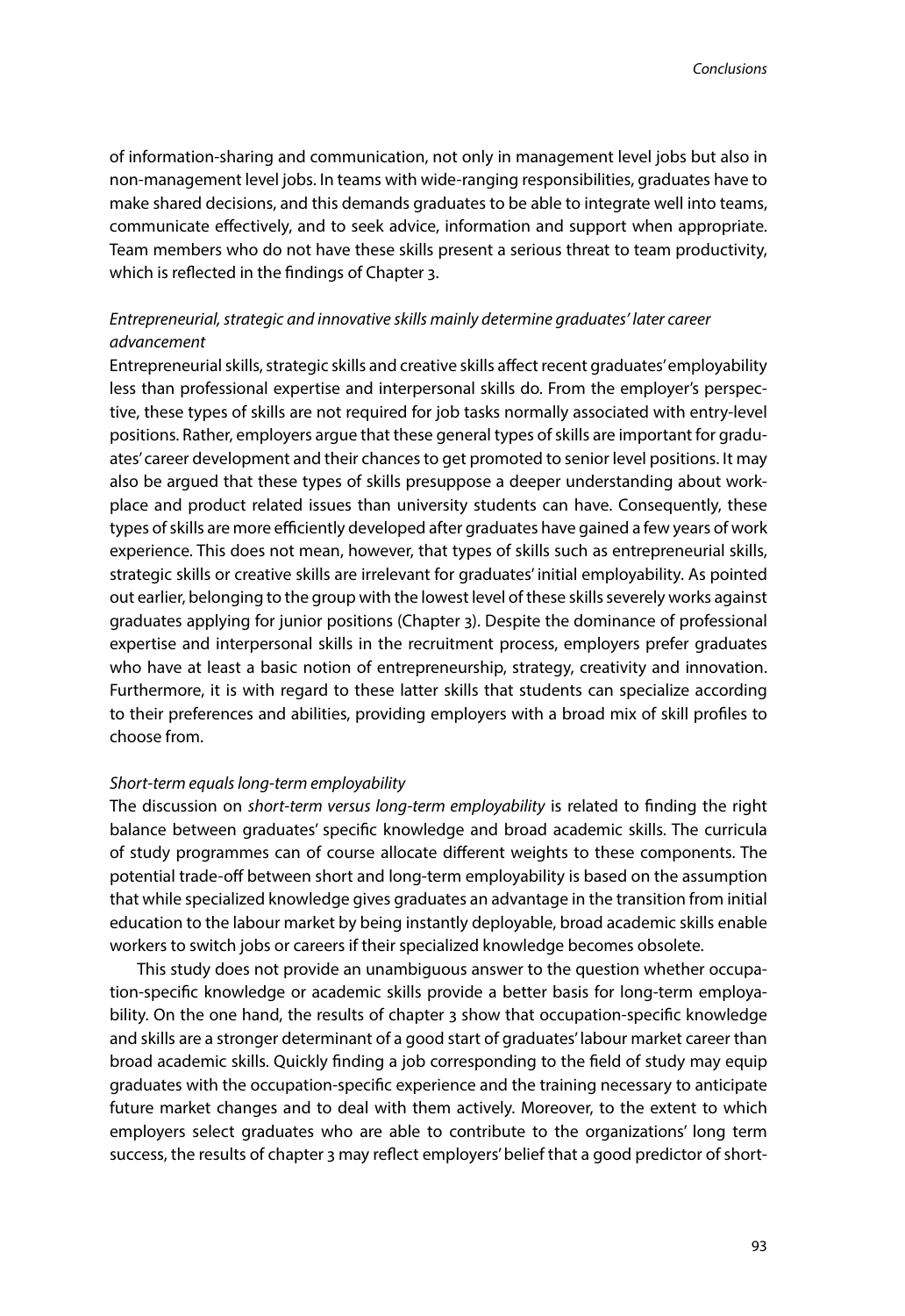term employability (e.g. high levels of occupation-specific knowledge and skills) is a good predictor of long-term employability. On the other hand, chapter 5 finds that academic skills are more important for graduates' chances of finding a graduate job when excess graduate supply is higher. While this finding may stem from the larger pool of graduates employers' can choose from when graduate unemployment is higher, it may also point to employers' need to recruit graduates able to find creative ways of securing a firms' survival in times of economic distress. There is therefore suggestive evidence that both types of skills are related to graduates long-term employability.

#### *Employers' preferences are diverse*

*The* employer for graduate employment does not exist. Skill demand in jobs differs due to the characteristics of the job. Moreover, skill demand differs because employers' exposure to the trends we identified in Chapter 2 varies. However, these differences in job characteristics and exposure to trends are not captured by firm characteristics commonly used to describe employers. For example, while employers attach most value to professional expertise on average, some employers have a strong preference for graduates with broad academic skills and find graduates' level of professional expertise less important. These employers may prefer employees who have high analytical skills and who can quickly acquire the firmspecific professional expertise they need through internal training courses. In this context, one might expect the preference for broad academic skills to be related to firm size, as larger firms may have more sophisticated internal training programmes and more resources to invest in new employees' initial work-readiness. However, employers' preferences for graduates' broad academic skills – and skill profiles in general – do not cluster according to firm size or any other of the background variables we collected, such as occupational field, economic sector, or the kind market the firm is operating on.

This diversity of employers' preferences has important implications for universities and students. I will elaborate on this in more detail below.

# *Abilities and labour market prospects are not the only factors influencing flows into technical fields of study*

With regard to policies aimed at increasing the supply of graduates in fields of study such as Engineering that are considered crucial for economic development, the findings of this thesis suggest that it is important to take individuals' preferences for subject matters and work environments into account. For example, while cognitive skills such as math ability (for women) and information processing ability (for men) matter, sorting into Science, Technology, Engineering or Mathematics (STEM fields) is also substantially influenced by individuals' preferences for social interaction. Individuals who have the right math skills for technical studies but are more extrovert have the tendency to choose fields of study such as Law, where they expect higher rewards for their interpersonal skills and more opportunity to find the kind of social interaction they enjoy. The current trend towards increasing customer and client interaction in all occupations, also technical ones, may in the medium or long term attract more extroverted individuals to STEM fields of study. Until then, however, moderate monetary incentives, such as tuition-fee waivers in the Dutch context, will not substantially affect sorting into these fields of study.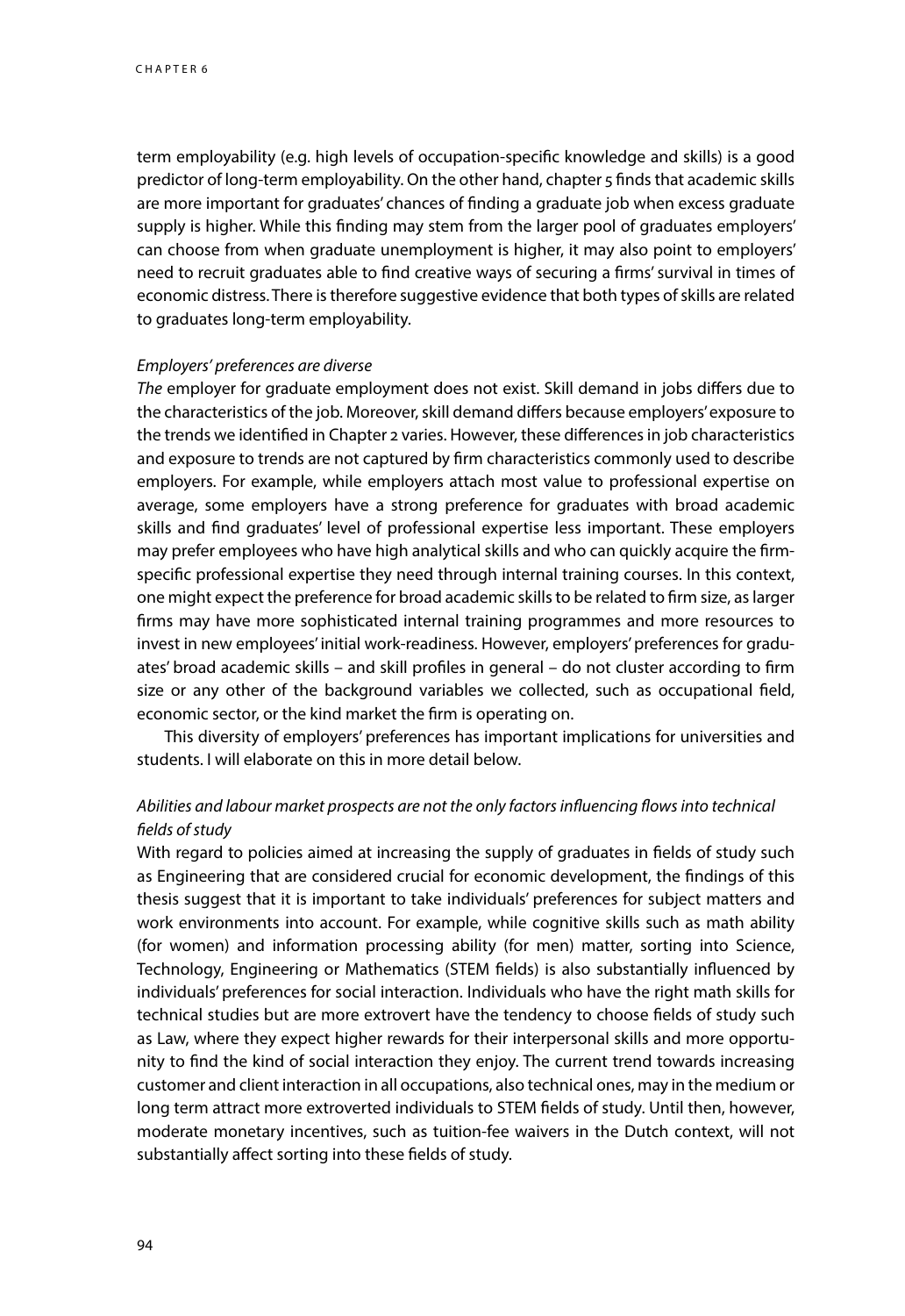#### *Implications for universities*

The findings of this thesis have important implications for universities. The significance of professional expertise and interpersonal skills for graduates' employability suggests that equipping students with these two types of skills should be considered a core task of initial higher education. Given the limited time available in higher education, this implies a tradeoff with regard to the development of other types of skills, such as entrepreneurial skills. While universities should make sure that graduates possess a certain minimum level of, for example, entrepreneurial and creative skills, further investment in these types of skills may be more efficient and effective after graduates have gathered a few years of work experience. This notwithstanding, universities should foster ways of teaching which enable students to develop several types of skills at the same time, such as problem-based learning, so that the trade-off between professional expertise and interpersonal skills on the one side, and entrepreneurial and creative skills on the other side, does not occur.

Another important finding of this thesis is that employers' preferences are very diverse. This has important implications for the skill profile and the breadth of professional expertise universities and students should strive for. Both graduates and universities have to know their market well in order to make good skill formation choices. As *the* employer does not exist, there is no standard solution to the trade-offs implied in acquiring a particular skill profile. For universities, it is important to know which student flows they manage. On the one hand, this refers to keeping track of the kind of employers for which they educate graduates and the particular skill profiles these employers demand. On the other hand, universities face the challenge to align the skill profiles they are aiming to produce to students' preferences and abilities. With regard study programmes in STEM fields, for example, this means equipping individuals who are on average more introvert with the level of interpersonal skills demanded by today's graduate labour market.

Finally, while the policy debate on higher education often focuses on excellence and its role in innovation and economic development, the costs incurred by firms due to underperforming employees are substantial. The detrimental effect of low skill levels on graduates' productivity suggests that fostering graduates' excellence must not be the only focus of higher education, and that guaranteeing that graduates possess the required minimum level of skills may even be more important. Moreover, for graduates' transition from education to work to be smooth, universities have to provide graduates with qualifications which send a strong signal of employability to employers.

#### *Implications for individual students*

For individual students, the challenge is to choose their studies carefully. In this respect, prospective students, students and graduates have to be aware of the importance of a specific body of knowledge, the ability to apply this knowledge to novel problems, and the ability to work effectively in a team for their chances of getting a job within the envisaged field and at the adequate level.

Variation in the breadth of graduates' professional expertise has important implications for the job options available to them when entering the labour market. While a large specific body of knowledge increases graduates' chances to find a job within their field of study, high